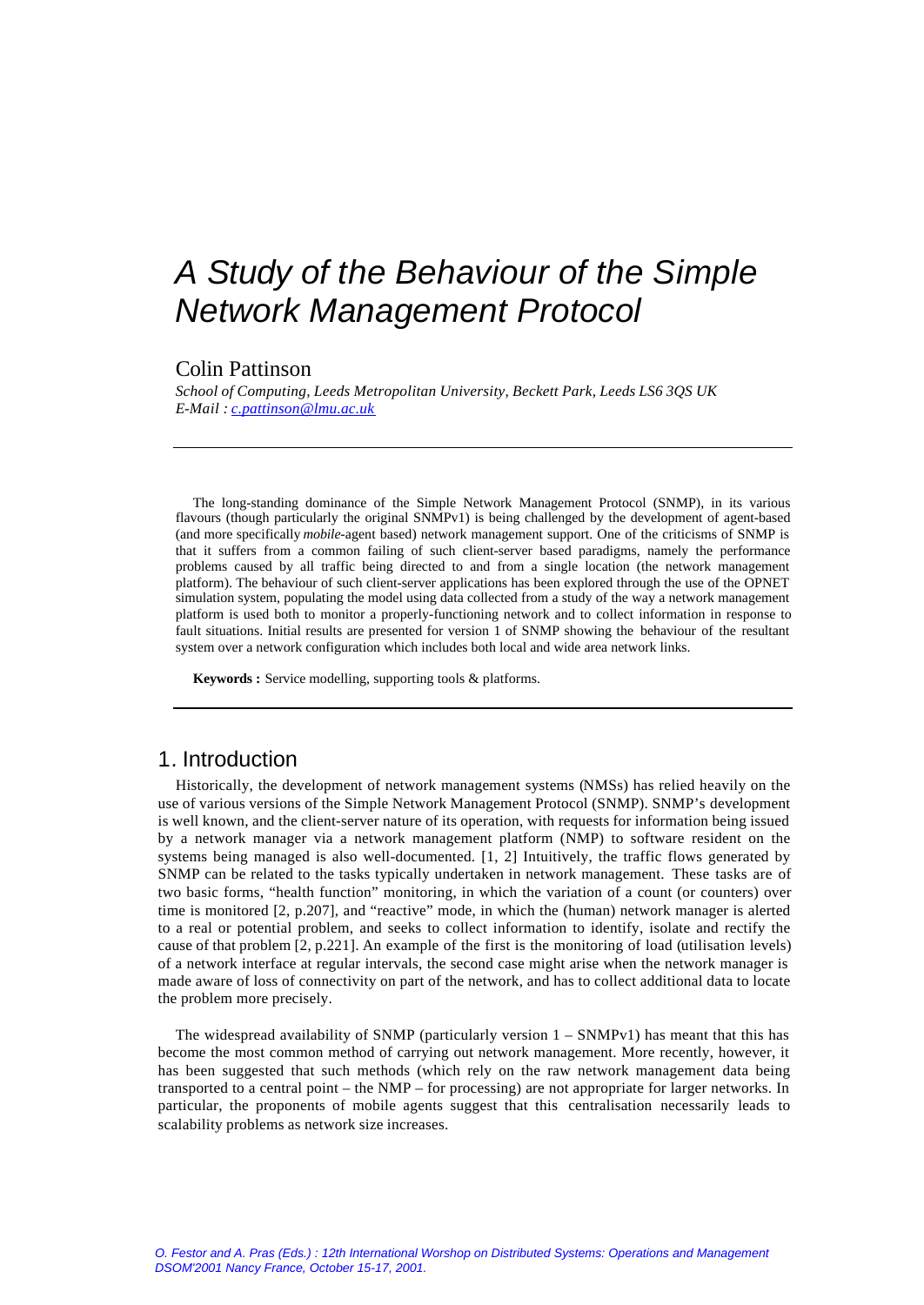In support of this argument, comparisons are made between the bandwidth consumed by an SNMP implementation and that required by a mobile agent to carry out the same task. For example, El-Darieby and Biezczad [3], suggest that a simple polling task in SNMP (checking the status of a network device at 1-minute intervals, to detect the occurrence of some problem as described in Leinwand and Conroy [2]) consumes 720KB per hour. This figure is then used to argue that an alternative mobile agent approach (where the agent is despatched reactively) uses less bandwidth provided there are fewer than 222 such problems in a 60-minute period – a figure unlikely to be reached while the network remains usable.

Baldi and Picco [4] describe the situation in which a SNMPv1 implementation responds to a problem by increasing its activity. "The NMS [Network Management Station] increases its interactions with the devices … increasing congestion. In turn, congestion … is likely to trigger notifications to the NMS" [4].

In the case where the initial problem is caused by, or gives rise to, network congestion, such increased activity can be counter-productive. Baldi and Picco quote a requirement to monitor the activity on a number of network interfaces (50 nodes, each with 30 interfaces, 5 MIB objects per interface) which leads to 335.6KB of data using SNMP. One of the major benefits claimed for mobile agents is that an increase in the management activity does not directly lead to an increase in the bandwidth required to monitor and manage those devices. In the centralised approach, there is a clear relationship between the volume of data transferred and the number of data items requested. Increasing the latter (through adding more managed elements, or by increasing the frequency at which information is gathered) directly affects the former. Gavalas et al [5, 6] show how the bandwidth requirements of a SNMPv1 implementation increase with the frequency of polling, as part of an argument for their proposed table filtering mobile agent.

In much of the mobile agent literature, there is the suggestion that the traditional SNMP approach may place unsupportable loading on the network being managed in circumstances such as those network management applications requiring "frequent polling of several MIB [objects]" described by Puliafito and Tomarchi [7]. Whilst the intuitive arguments presented by these and other authors are clear, the likely continuation of SNMP as a network management paradigm gives rise to the need for a more formal understanding of its behaviour.

It is therefore appropriate to study the operation of SNMP, in order to determine the nature of the load presented by network management tasks. This paper presents an initial analysis of the traffic loads generated by these tasks, and studies their effect on the performance of a typical network topology, through the medium of the OPNET simulation system [8].

# 2. Network Management Using SNMPv1

The typical NMP offers a broad range of monitoring tools, with performance and fault reports being presented, graphically, as counts versus time plots. The NMP user (the human network manager) is then expected to observe these reports and respond with management actions appropriate for the situation being observed. These reports are provided through the NMP issuing a regular flow of requests to agents, asking for the current value of a particular data object, conceptually part of the agent's management information base (MIB) (for example, the number of packets received by a particular Ethernet card). The response will comprise a near-copy of the request, but with the addition of a value parameter the variable binding or *varbind*) honouring the request. Values are represented in tag-length-value form, so it is possible to identify the number of bytes transferred in order to honour a request for a particular MIB object. *Table 1* shows this for each of the common MIB object types.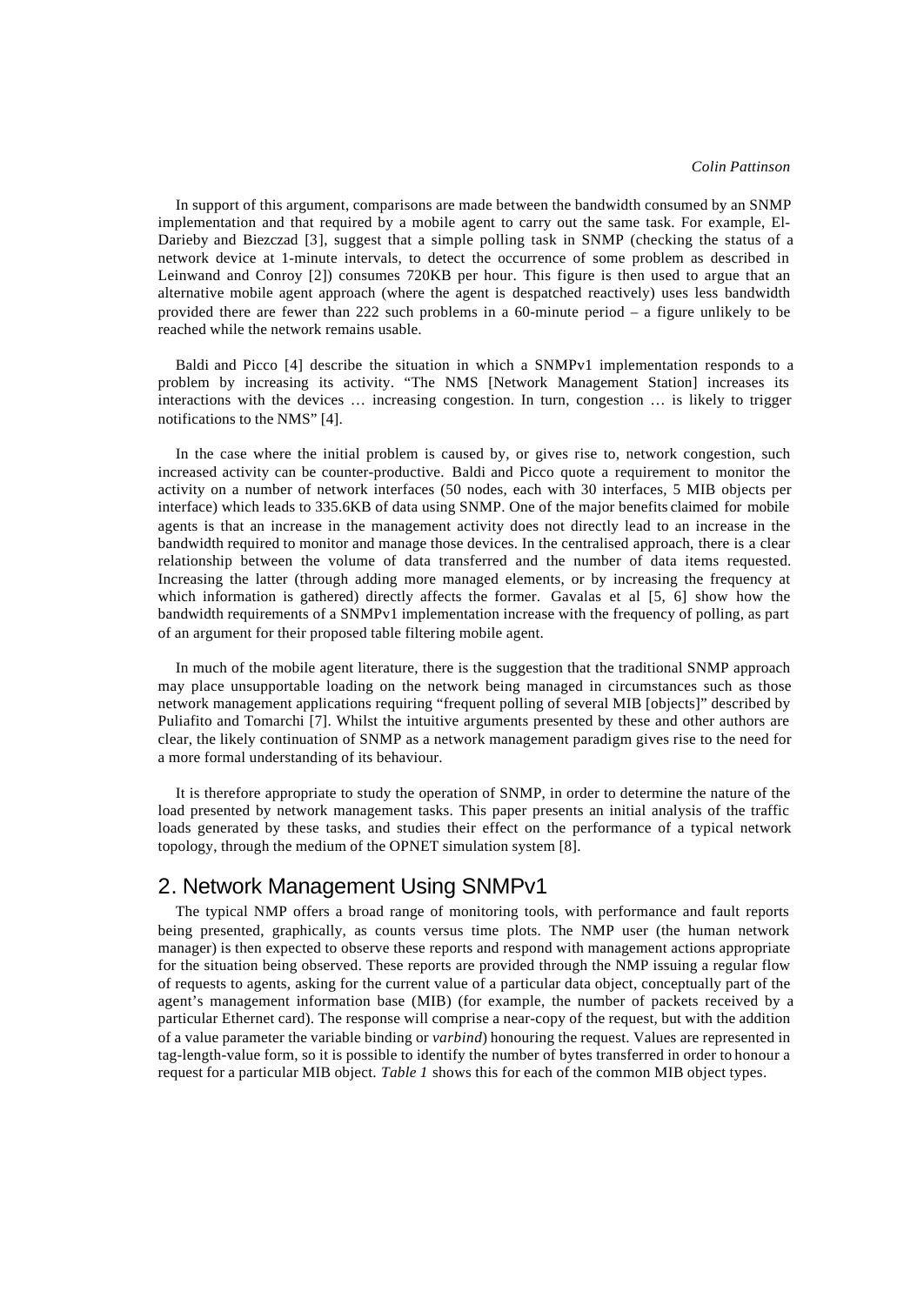l

| <b>MIB Object Type</b>        | <b>Number of Bytes</b>       |
|-------------------------------|------------------------------|
| $INTER + sub-types -$         | $3 - 7$ (depending on value) |
| assume 32-bit integers        |                              |
| OCTET STRING + sub-           | $2 +$ string length          |
| types – assume length $< 128$ |                              |
| <b>OBJECT IDENTIFIER</b>      | $2 + (string length - 1)^*$  |
| <b>IP</b> Address             |                              |

*Table 1. Number of bytes per object types.*

#### *2.1. Network Monitoring Tasks*

Some common NMP tasks entail the monitoring of single MIB objects (a log of the number of TCP segments produced by a given system), whereas others require regular updates of a number of objects (the very common "interface utilisation" task requires a calculation involving the current values of three MIB objects). It is, therefore possible to identify the relationship between the size of SNMP data units (SNMPDUs) travelling to the NMP from the agent and those moving in the opposite direction, for a number of tasks. *Table 2* shows this for the tasks outlined in Leinwand and Conroy [2], in each case, the MIB objects involved are those used in [2]. This table reveals the general pattern of there being more *bytes* of data from agent to NMP than in the reverse direction. The table also reflects the way in which SNMPv1 requests typically carry varbinds containing ASN.1 NULL values, rather than a zero typed value. Therefore each OID-varbind used in the request is 2 bytes long, irrespective of actual data type. Note that the following table assumes the most efficient use of SNMPDUs (e.g. requests / responses for multiple MIB objects are carried in a single SNMPDU). Note also that the number of *packets* does not show the same relationship, as there is a very clear matched request-response pattern – except in the case of lost packets, ignored in this study† .

Note also that this table suggests the average overall SNMPDU size of 90 bytes used by Gavalas et al [7] is an appropriate figure to use.

From the foregoing then, a general picture can be developed of a "typical" network being managed under the SNMPv1 paradigm. An NMP is physically located at some point on the network (probably selected for operational / administrative convenience) and issues periodic requests (get, get next and set to its agents, who respond as necessary. This is the basis of the health check activity, exemplified by the "Interface utilisation" activity in the first row of *Table 2*. In addition, the agents may issue unsolicited (trap) messages in reaction to events.

<sup>∗</sup> Due to the way in which the first two elements of the object identifier are encoded into a single byte.

<sup>†</sup> The get\_bulk operation of SNMPv2 and SNMPv3 does not show this correlation. In this case, the nature and size of the response may be significantly larger than the request. This is one reason for the focus of this paper on SNMPv1.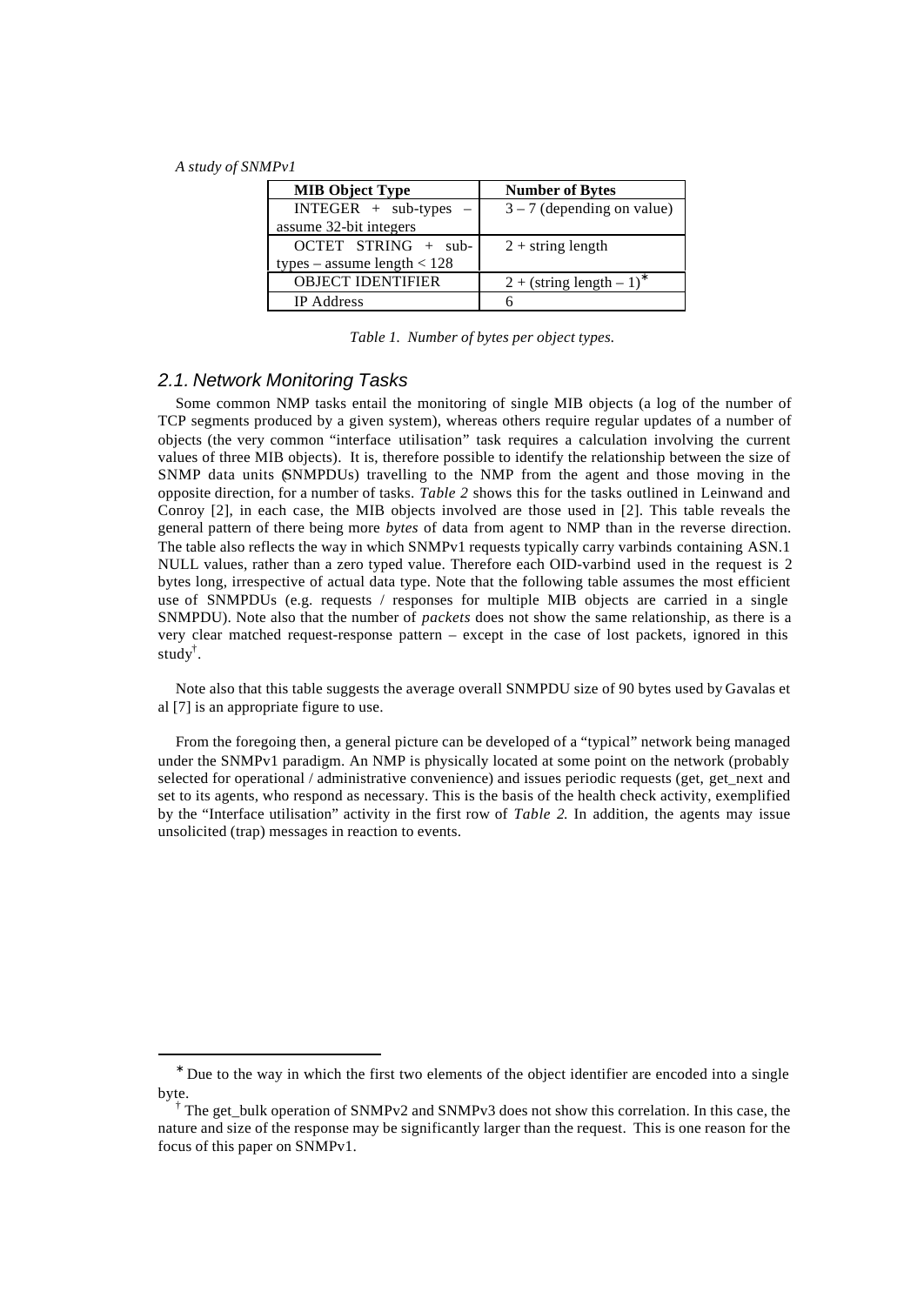| <b>Activity</b>                                                                                                                          | Objects                                    |                                                        | Variable binding size - Header plus                                                                                                          |                                                                                                                                                               |
|------------------------------------------------------------------------------------------------------------------------------------------|--------------------------------------------|--------------------------------------------------------|----------------------------------------------------------------------------------------------------------------------------------------------|---------------------------------------------------------------------------------------------------------------------------------------------------------------|
|                                                                                                                                          | <b>OID</b> length                          | $#$ , type                                             | <b>Request</b>                                                                                                                               | <b>Response</b>                                                                                                                                               |
| Interface utilisation<br>$(p.207) n =$ number of<br>interfaces<br>Routing fault resolution                                               | 11 (incl. 1)<br>for index)<br>14 (incl. 4) | 3 x Integer<br>$3 \times IP$                           | $n \times 3 \times (11 + 2) =$<br>$n \times 39$<br>$3x(14+2)=48$                                                                             | $n \times 3 \times (11 + 3 \text{ to } 6)$<br>$n \times 42$ to $n \times 51$<br>$3x(14+6)=60$                                                                 |
| $(pp. 213 - 215)$<br>For each of m nodes                                                                                                 | for index)                                 | address <sup>+</sup>                                   | <i>m</i> repeats                                                                                                                             | <i>m</i> repeats                                                                                                                                              |
| Routing fault resolution<br>(table retrieval by<br>$get\_next$ p. 214)<br>$r =$ number of rows<br>Requires a number of<br><i>SNMPDUs</i> | 12 (incl. 2)<br>for index)                 | Integer $+$<br>string $(6) +$<br>$IPAddr +$<br>Integer | <i>r</i> each $((12 + 2))$<br><i>r</i> each $(12 + 2)$<br><i>r</i> each $(12 + 2)$<br><i>r</i> each $(12+2)$<br>$= r$ each<br>14, 14, 14, 14 | r each<br>$((12 + 3 to 6))$<br>r each $(12 + 8)$<br>r each $(12 + 6)$<br>r each<br>$(12 + 3 to 6))$<br>$=r$ each<br>15,20,18,15 to<br>$r$ each<br>18,20,18,20 |
| IP level errors $(p.217)$                                                                                                                | 8                                          | 8 x<br>Integer                                         | $8x(8+2)$<br>$= 80$                                                                                                                          | $8 \times (8 + 3 \text{ to } 6)$<br>88 to 104                                                                                                                 |
| IP level performance<br>(p.219)                                                                                                          | 8                                          | 4x<br>Integer                                          | $4 x (8 + 2) =$<br>40                                                                                                                        | $4 \times (8 + 3 \text{ to } 6)$<br>44 to 54                                                                                                                  |
| TCP conn. establishment<br>monitoring (p.225)                                                                                            | 8                                          | 7 x<br>Integer                                         | $7 x (8 + 2) =$<br>70                                                                                                                        | $7 \times (8 + 3 \text{ to } 6)$<br>77 to 98                                                                                                                  |

*Table 2. Bytes per SNMP activity.*

# 3. Research goals

The above discussion gives rise to the following questions relating to the behaviour of the SNMPv1 paradigm in practical use :

- What is the overall loading created by a SNMPv1-based network management system, and does it have any impact on the normal behaviour of the network ?
- Does the location of the NMP (in terms of whether it is situated on a "limb" of the network or somewhere more central) affect the efficiency of the NMP ?
- What are the impacts of error conditions (or more precisely the user and system reactions to such conditions) on the overall data transfer pattern of the network ?

## 4. The research

l

In order to address these questions, a study has been undertaken of the data flows generated in a number of SNMPv1 network management scenarios. The "normal" conditions have been identified and described in *Tables 1* and *2* above and studies using a network management training package developed at Leeds Metropolitan University [11] have given an insight into the sort of data patterns generated by human network manager responses to "abnormal" circumstances.

<sup>+</sup> This is the best case scenario – where just the required single table objects are retrieved. The worst case is where complete tables are returned using a *get-next* sequence. For the *ipRouteTable*, this requires *r* x 13 *get\_next* operations, (returning 9 integers, 3 IP addresses and one OID per row).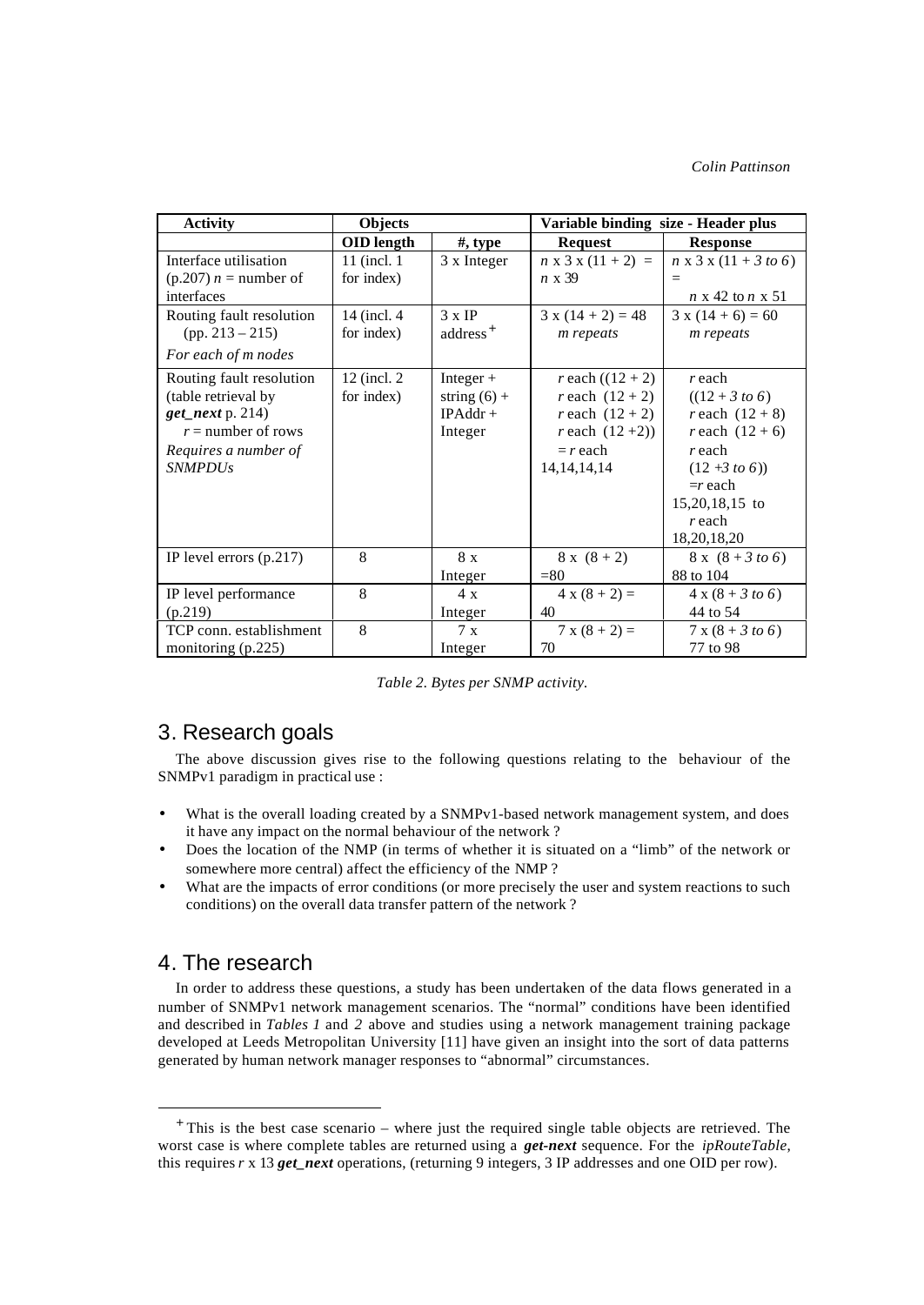#### *4.1. A Model of the SNMPv1 NMP-agent Interaction*

Combining the information from *Tables 1*and *2* allows the development of a representation of the expected behaviour of the SNMPv1 NMP-agent relationship. There are two elements to this relationship : the regular health check process in which agents are polled and the results used to present behaviour trends; and the data flows produced following a problem report.

## *4.1.1. Health check activity*

In the regular polling case, a situation is assumed in which the following health check trends are being monitored :

- 1. Utilisation of every device within the network. If there are *m* such devices, each with *i* interfaces, the NMP outputs *m \* i* packets, and receives *i* packets from *m* different agents.
- 2. IP throughput of a sample end system from each subnetwork. If there are *e* such devices, the NMP produces *e* packets, and receives one packet from *e* different agents.
- 3. Packet loss and error statistics at IP and TCP levels on each server. If there are *s* servers, the NMP produces  $s * 2$  packets, and receives 2 packets from each of *s* agents. <sup>\*</sup>

These activities correspond to *Table 2*'s rows 1, 5 and the combination of 6 and 8 respectively.

The frequency at which such requests are issued is left to the discretion of the network manager, the default settings are 450 sec for Sun's Network Manager [9] and 60 sec for tkined [10]. More frequent polling allows a more detailed trend analysis to be formed, but some (probably circumstance-specific) limit exists beyond which no additional information is provided, and the only effect is increased operational load. For the purposes of this experiment, a situation is postulated where trends 1 and 2 above are being monitored at 450-sec intervals, and trend 3 at 60 sec. This might suggest a network in which general overall performance is acceptable, but there is some concern over data loss in certain situations, loss and error counts are therefore being monitored at various levels to locate the cause of the problem. This gives an overall pattern of at most rather more than one session per minute, in each of which a number of packets are transferred in each direction, for each device. The exact number of such packets will vary according to factors such as the number of interfaces and exact type of device. So, for example, a simple workstation (i.e. neither a server nor a "sample end system") would be monitored for interface utilisation, involving 3 object instances every 450-sec. (See row 1 of *Table 2*). On the other hand, a "server" would be monitored for this activity and packet loss, further, a server would be expected to possess more that one interface (say three), so monitoring its interface activity might require nine objects every 450 sec. Superimposed on this would be a once-per-minute check of TCP and IP behaviour, contributing a further request / response pair every 60 sec. (See rows 6 and 8 of *Table 2*). Therefore, the majority of nodes will be monitored according to row 1 (once every 450 sec), with one per sub network being monitored once per minute.

#### *4.1.2. Fault finding activity*

l

Previous work by the author has resulted in the combination of a simulated network with a commonly available NMP, as described in [11], this tool is used to allow trainee network managers to gain experience of the indications and actions required in carrying out network management. The ability to simulate fault and other situations, while at the same time monitoring the actions of the user, allows us to identify the likely outputs / inputs (in terms of SNMP requests and responses) is particularly useful in the work now being described. It should be noted here that the actual activities observed in these situations are not necessarily the "best" in terms of using the fewest management calls – indeed, observations suggest that the general tendency for a human manager is to collect as much management data as possible, then to filter it at the NMP.

<sup>∗</sup> Note, the behaviour described here represents a simplistic network manager operation – a more intelligent approach would combine all varbinds in a single SNMPDU.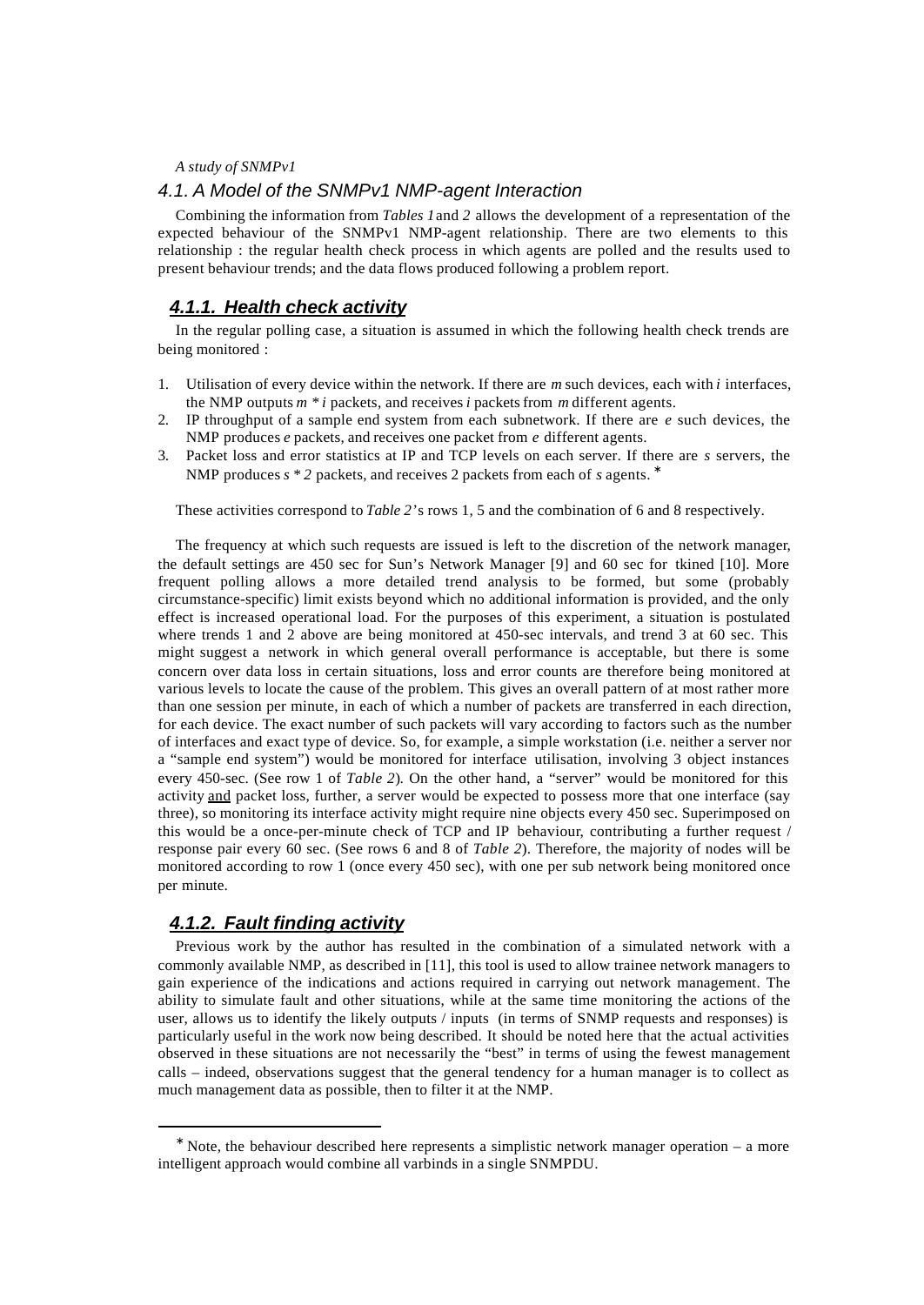Responding to ARP corruption involves determining ARP tables from each node. Assume *n* nodes, each table with *r* rows (Integer, String, IPAddr, Integer), therefore the NMP sends *n \* r* requests, and each of *n* agents returns *r* responses, each request and response is 90 bytes long.

Routing fault detection makes use of the routing table for each node. Assume *n* nodes, each table with *r* rows (IPAddr, Integer, IPAddr, Integer, IPAddr – to retrieve destination, ifIndex, next hop, route type, net mask), therefore the NMP sends *n \* r* requests, and each of *n* agents returns *r* responses, each request and response is 100 bytes long.

In comparison to the health check scenario, the traffic profile of fault finding is more concentrated, both in terms of overall duration, and volume. The empirical observations referred to above suggest that  $1 - 2$  minutes might be taken in initial data gathering, and that the quantity of data requested – in comparison with a health monitoring activity - might be tenfold (the emphasis now is on collecting full or partial tables, rather than individual objects). The frequency of "repetition" of fault-finding activity is not easy to quantify, faults typically do not occur according to some regular pattern. For simulation purposes, this activity is deemed to take place at 20-minute intervals, though it is stressed that this simply a means by which more than one such activity can be observed within a simulation.

The loading above, therefore, represents the pattern of SNMP traffic to be represented on the simulated network, when it is behaving normally, and to represent the loading in response to problem situations, which occur infrequently, but which impose a much heavier, though short-lived, loading. This analysis gives rise to *Table 3*, in which the parameters needed to generate representative SNMP traffic are presented. Note that in respect of number of messages, the worst-case situation is adopted, in which each object retrieval requires its own request / response packet pair, no multi-object requests are modelled.

Note these parameters are those required by the OPNET package to determine an application level configuration, for the purposes of this experiment, a "Session" is taken to be the actions required to complete a single task (a complete polling operation or a problem investigation) with a single agent; a "Request" is the information sent *from* the agent *to* the NMP, and a "Response" is that *from* the NMP *to* the agent. Whilst this may appear counter-intuitive, it must be remembered that the SNMP mode of operation has a data flow different from the typical client-server process. In other client-server models, a number of clients issue (usually short) requests to a single server, and receive (usually longer) responses. This is the model used by the OPNET simulator, which requires that there is a single server, which responds to requests generated by a number of clients. However, in the SNMPv1 model, the single NMP issues short requests to a number of agents, receiving long responses in return. Thus, in terms of the number of physical entities, the NMP takes on the role of the more normal server, whilst in data flow terms, the NMP is more like a client. Therefore, the model is developed as above, giving correspondence in both physical layout and overall data flow, whilst recognising that the model actually produces SNMPv1 responses *before* the associated request ! It is argued that this is not significant for the overall results, due to the small size of the requests in comparison to the responses.

Finally, the "Generation Rate" defines the number of packets generated over the lifetime of a session. So, for example, interface utilisation for a two-interface device (*Table 2*, row 1) requires 3 packets  $(n = 3,$  the two "real" interfaces plus the software loopback port). For these three packets to be produced within a one-minute "session" requires an hourly rate of  $3 * 60 = 180$  packets / hour. Similar considerations apply to the other "rate" parameters used.

The present model also assumes that the agent always has relevant raw data to hand, in other words, the (sometimes significant) time taken to fetch data from the monitored device and to construct the appropriate varbind is ignored. Work is in hand to address this shortcoming, although it should be noted that the tasks involved in this work are focussed on data which should be readily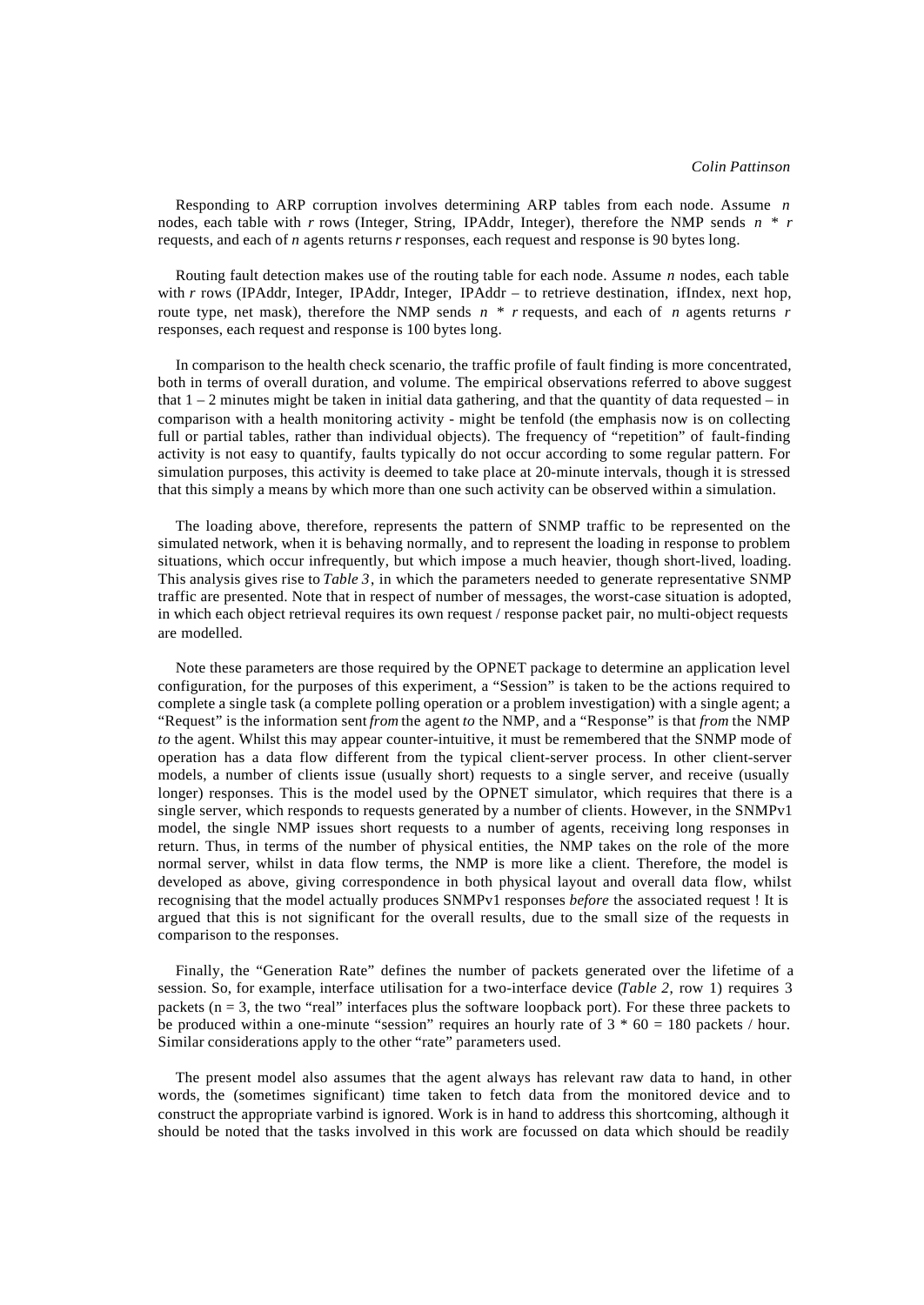available from the operating system, and therefore retrieved by operating system level calls in some SNMPv1 agent implementations [12].

|                        |                            | <b>Value</b>        |                      |
|------------------------|----------------------------|---------------------|----------------------|
| Grouping               | <b>Parameter</b>           | <b>Health check</b> | <b>Fault finding</b> |
| Session<br>Information | Rate (per hour)            | 8/76                | 3                    |
|                        | Rate PDF                   | Constant            | Constant             |
|                        | Duration (mins)            | 1.5                 | 1.0                  |
|                        | <b>Duration PDF</b>        | Exponential         | Exponential          |
| Request<br>Information | Generation Rate (per hour) | 1800/180            | 6000                 |
|                        | <b>Generation Rate PDF</b> | Exponential         | Exponential          |
|                        | Packet Size                | 90                  | 120                  |
|                        | Packet Size PDF            | Poisson             | Poisson              |
| Response               | Packet Size                | 90                  | 150                  |
| Information            | Packet Size PDF            | Poisson             | Poisson              |

| Table 3. Parameters used in simulation |  |  |
|----------------------------------------|--|--|
|----------------------------------------|--|--|

#### *4.2. Test Scenario*

The SNMPv1 model defined above was integrated into an OPNET network model comprising four inter-connected network segments across a 5-km<sup>2</sup> area (such as might be found in a typical University environment). The nodes (30 on each segment) are of the OPNET 10BaseT LAN type, with a set of 5 servers located on one of the segments. Inter-segment links are of 1.544Mbs. A dedicated server node was created as "the NMP" with all workstations in communication with that node for network management purposes only. This NMP node was located on one of the sub networks, so that traffic to and from nodes not also located on that same sub network would need to traverse the inter-network links. Other traffic was simulated using representative choices from the OPNET defined levels (Light, Medium and Heavy). The following parameters were studied :

- **Overall application (SNMP) response time** to determine the expected SNMPv1 behaviour
- **Response time for a device situated on the same network segment as the NMP**
- **Response time of a device situated remotely from the NMP** For comparison with the above to study the effects of "remoteness" on NM operations
- **Response time for other applications** to evaluate the overall effect of SNMPv1 traffic on the network itself.

Three different test situations were established, a control situation with no SNMPv1 traffic, a network in which health functions were being monitored, and one where fault location was being undertaken. All other parameters remained unchanged throughout.

# **5. Discussion of results**

#### *5.1 The pattern of simulated SNMPv1 traffic*

Plots of the traffic pattern generated by this simulated SNMPv1 activity show the overall loading generated by both health check and fault finding operations (*Figure 1*). Note the more even (but overall lower) pattern of health check requests and responses, symptomatic of a pattern of such requests. The fault finding activity has higher extreme values, consistent with the profile described earlier. This seems to suggest that, in so far as generated traffic patterns are concerned, this is an appropriate representation of SNMPv1 activity.

Further work is required to confirm this, and to establish the significance of other aspects of agent behaviour (including the time taken by the agent to retrieve information - mentioned earlier in this paper – Section 4.1.2).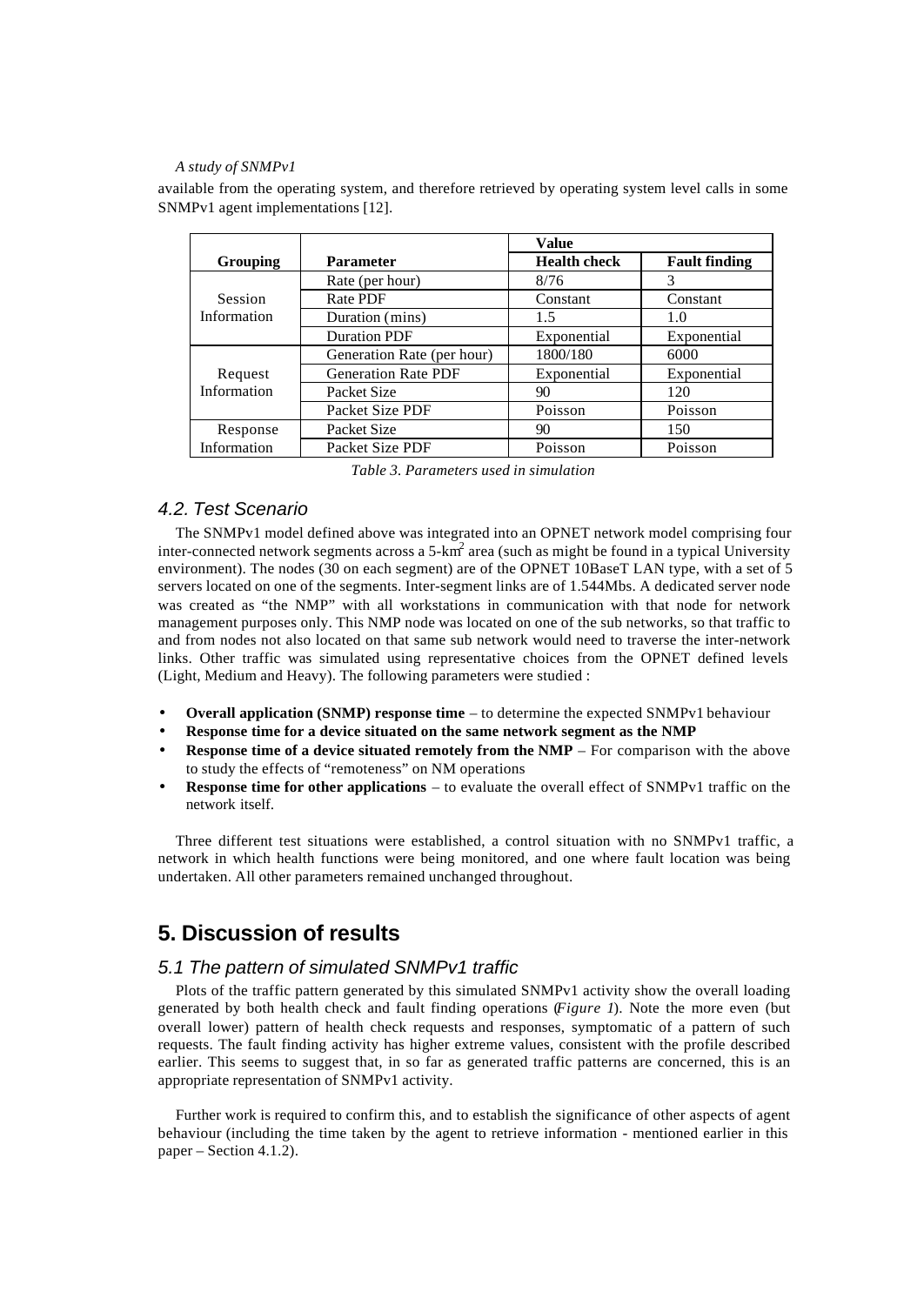#### *5.2 The Wide Area Network results*

The overall response times for http access (*Figure 2*) shows that there is little overall impact on the application performance, with the overall response time for HTTP (internet) page recovery being comparable, irrespective of the type of SNMP traffic. The likely explanation for this is that the simulated network has not neared its capacity, and therefore the additional simulated SNMPv1traffic does not cause problems of overloading. Earlier experiments, in which the overall simulated network management activity was significantly - and excessively - higher (by a factor of 5) did reveal some impact, as would be expected with higher overall loading. Further study is required to determine if, and in what circumstances such a quantity of network management traffic might be generated.

 Finally, comparison is made of the response time for SNMPv1 activity experienced by a node located on the same subnet as the management platform (subnet\_0) (*Figure 3*) and a node located on a different subnet (subnet\_0\_0) (*Figure 4*). The effect of the traffic having to traverse the slower WAN links does have impact on the response times, as can be seen from the vertical axes of these two graphs. Recall that these response times represent the time between (for example) a *get\_request* being issued and the corresponding *get response* being returned. If sufficient network management information is returned in that single exchange (or if multiple exchanges can be carried out in parallel) then these delays are probably within acceptable bounds. However, some exchanges are typically carried out sequentially (e.g. the traditional "tree walk" using a string of *get\_next* operations). Further work is required to determine the circumstances in which this behaviour could become problematic.



*Figure 1. Traffic patterns for SNMPv1*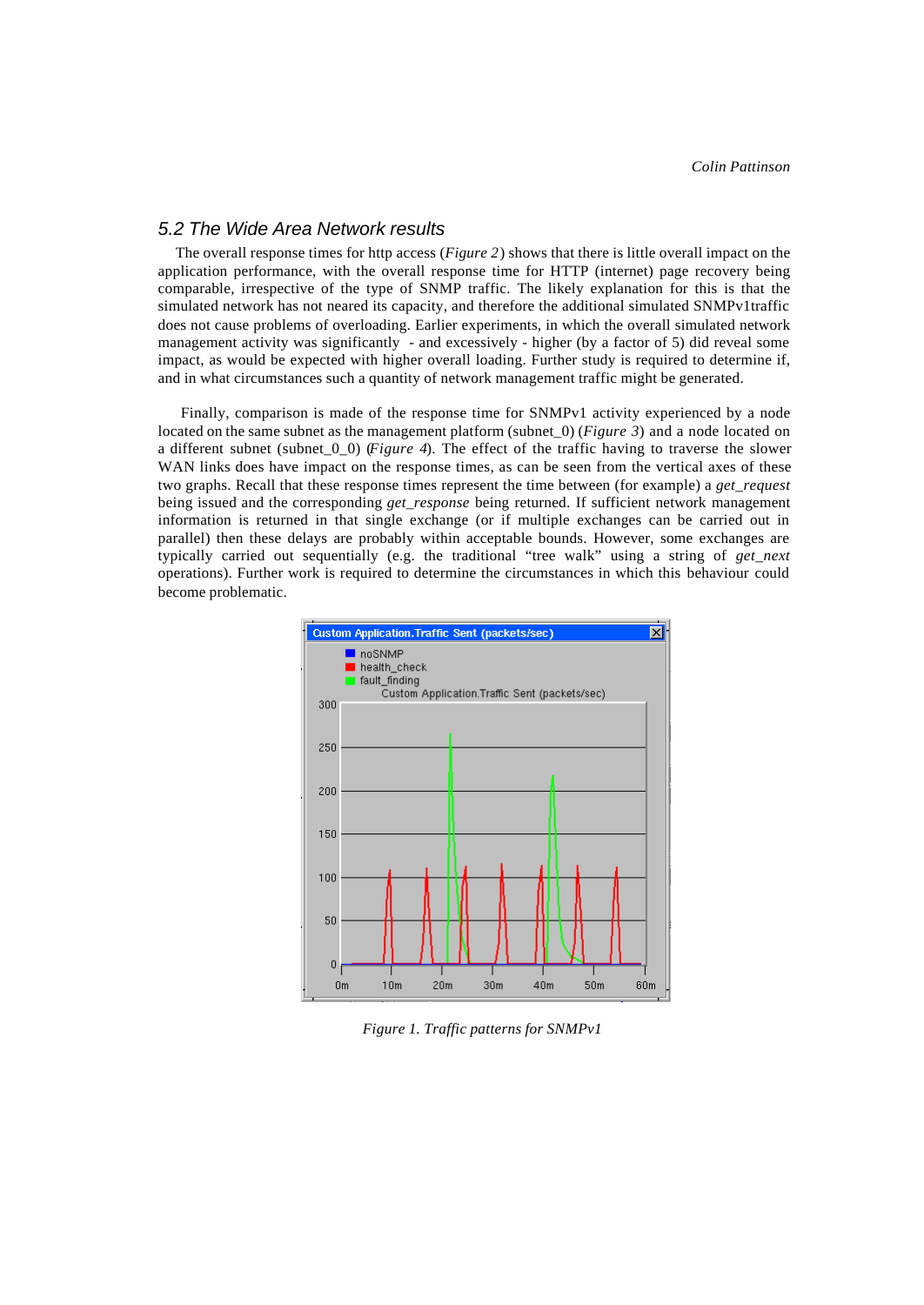

*Figure 2. Http Response times for the WAN simulation*



*Figures 3 and 4. Response times for SNMPv1 activity for local (left) and remote (right) node*.

# **6. Conclusions and future work**

This work is only at the initial stages of development, so far the results appear to support the intuitive expectations of SNMPv1 behaviour, and to indicate that the relative locations of NMP and agent are important. However, there is much to be done, in particular, the pattern of packet generation in the fault finding scenario requires further analysis, and comparison with actual fault behaviour. Additionally, further work is planned to develop this study in the following directions :.

• To explore the limitations of the SNMP paradigm, with the intention of determining exactly what the circumstances are under which the use of SNMP to manage a network does create the problems described.